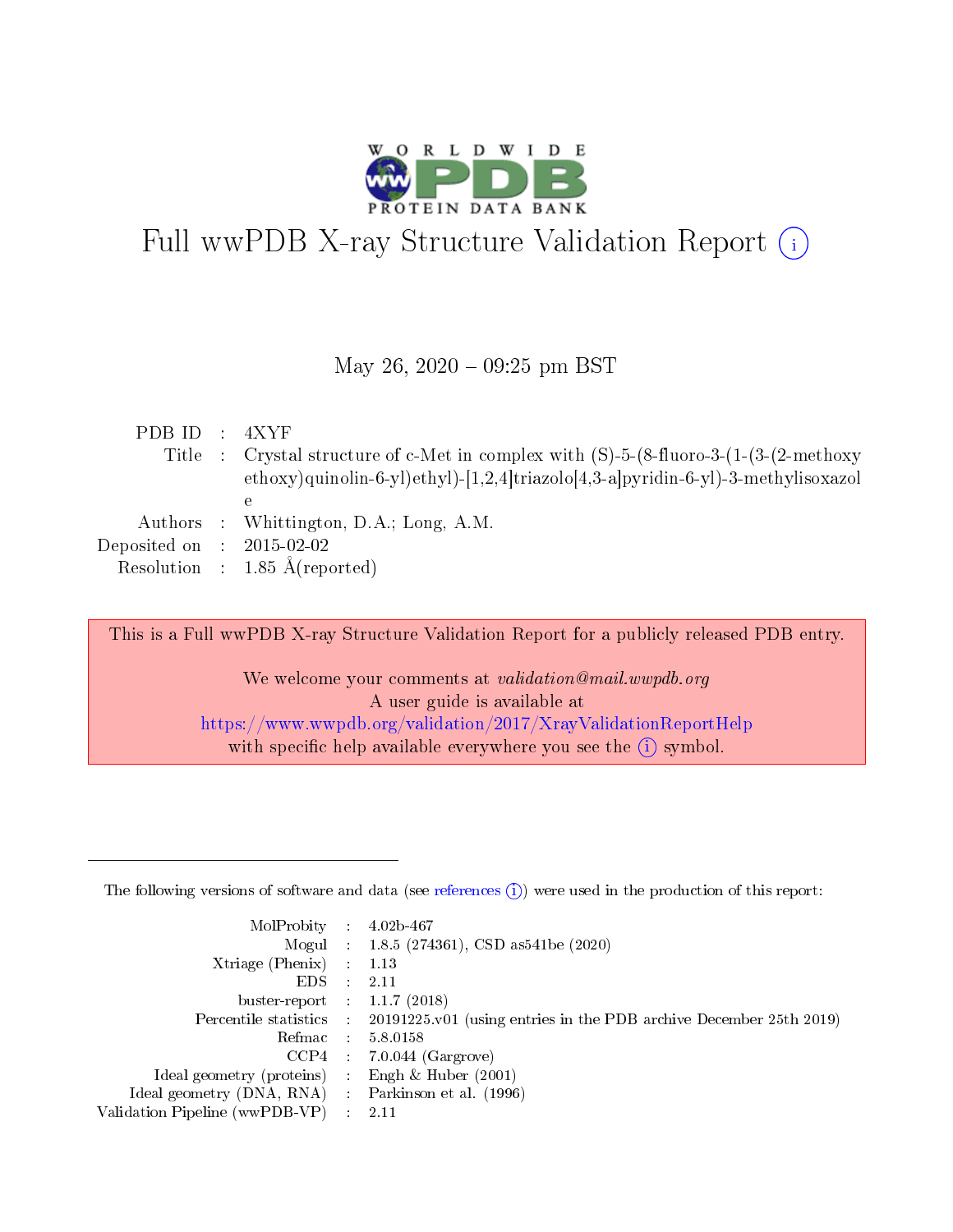# 1 [O](https://www.wwpdb.org/validation/2017/XrayValidationReportHelp#overall_quality)verall quality at a glance  $(i)$

The following experimental techniques were used to determine the structure: X-RAY DIFFRACTION

The reported resolution of this entry is 1.85 Å.

Percentile scores (ranging between 0-100) for global validation metrics of the entry are shown in the following graphic. The table shows the number of entries on which the scores are based.



| Metric                | Whole archive<br>$(\#\text{Entries})$ | Similar resolution<br>$(\#\text{Entries}, \text{resolution range}(\text{\AA}))$ |
|-----------------------|---------------------------------------|---------------------------------------------------------------------------------|
| $R_{free}$            | 130704                                | $2469$ $(1.86-1.86)$                                                            |
| Clashscore            | 141614                                | $2625(1.86-1.86)$                                                               |
| Ramachandran outliers | 138981                                | $2592(1.86-1.86)$                                                               |
| Sidechain outliers    | 138945                                | $2592(1.86-1.86)$                                                               |
| RSRZ outliers         | 127900                                | $2436(1.86-1.86)$                                                               |

The table below summarises the geometric issues observed across the polymeric chains and their fit to the electron density. The red, orange, yellow and green segments on the lower bar indicate the fraction of residues that contain outliers for  $>=3, 2, 1$  and 0 types of geometric quality criteria respectively. A grey segment represents the fraction of residues that are not modelled. The numeric value for each fraction is indicated below the corresponding segment, with a dot representing fractions  $\epsilon=5\%$  The upper red bar (where present) indicates the fraction of residues that have poor fit to the electron density. The numeric value is given above the bar.

| Mol | $\cap$ hain | Length | Quality of chain |               |  |  |  |  |
|-----|-------------|--------|------------------|---------------|--|--|--|--|
|     |             |        | 5%               |               |  |  |  |  |
|     | . .         | 309    | 87%              | $6\%$ .<br>6% |  |  |  |  |

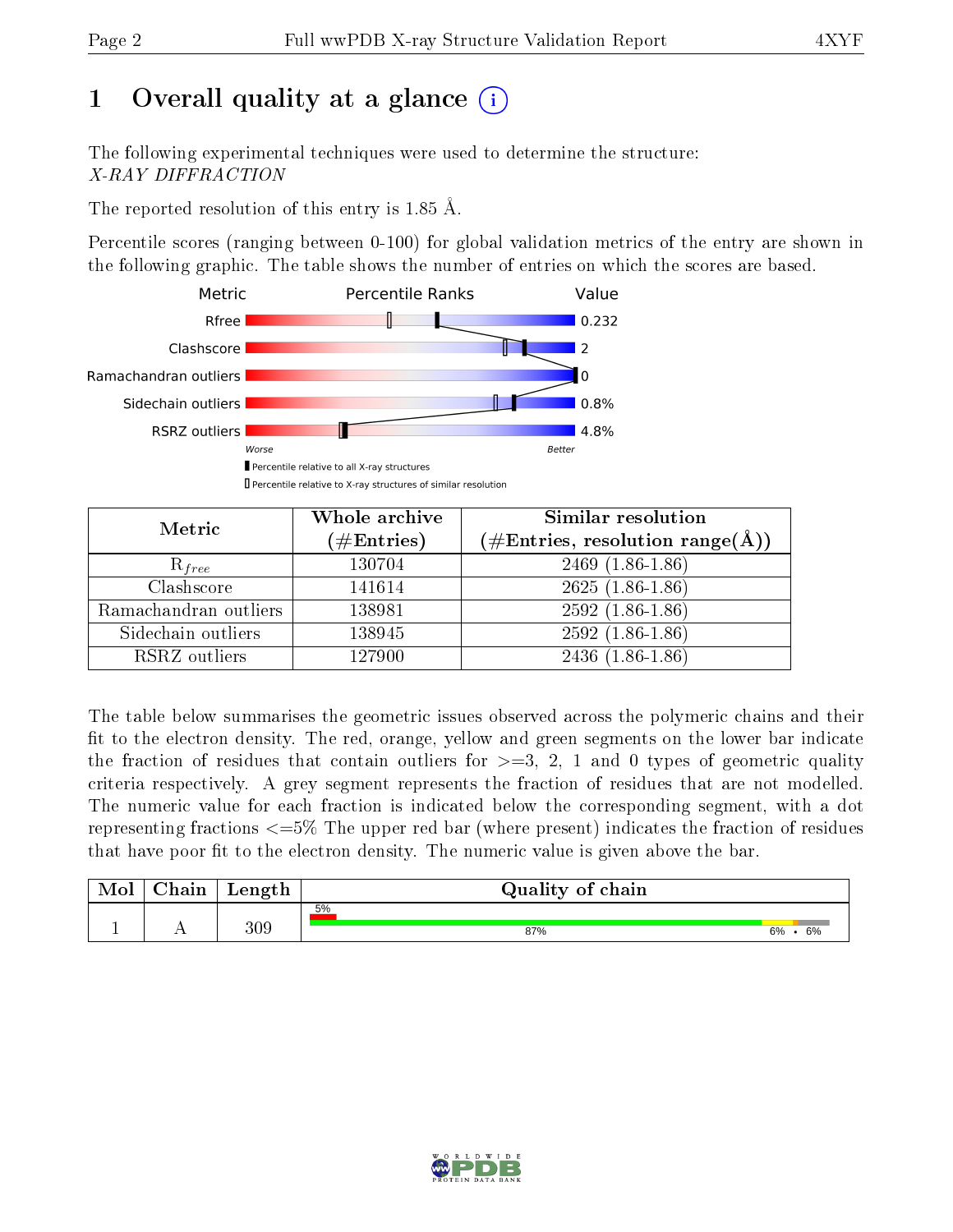# 2 Entry composition (i)

There are 3 unique types of molecules in this entry. The entry contains 2613 atoms, of which 0 are hydrogens and 0 are deuteriums.

In the tables below, the ZeroOcc column contains the number of atoms modelled with zero occupancy, the AltConf column contains the number of residues with at least one atom in alternate conformation and the Trace column contains the number of residues modelled with at most 2 atoms.

Molecule 1 is a protein called Hepatocyte growth factor receptor.

| Mol | Chain | Residues | $\rm{Atoms}$             |       |     | ZeroOcc | $\mid$ AltConf $\mid$ Trace |  |  |  |
|-----|-------|----------|--------------------------|-------|-----|---------|-----------------------------|--|--|--|
|     |       | 290      | $\mathrm{Tota}.$<br>2325 | 1504. | 397 | 409     |                             |  |  |  |

There are 5 discrepancies between the modelled and reference sequences:

| Chain | Residue | Modelled   | Actual | Comment        | Reference         |
|-------|---------|------------|--------|----------------|-------------------|
|       | 1352    | <b>HIS</b> |        | expression tag | <b>UNP P08581</b> |
|       | 1353    | <b>HIS</b> |        | expression tag | <b>UNP P08581</b> |
|       | 1354    | <b>HIS</b> |        | expression tag | <b>UNP P08581</b> |
| А     | 1355    | <b>HIS</b> |        | expression tag | <b>UNP P08581</b> |
|       | 1356    | <b>HIS</b> |        | expression tag | <b>UNP P08581</b> |

• Molecule 2 is  $6-\{(1S)-1-[8-fluoro-6-(3-methyl-1,2-oxazol-5-yl)[1,2,4]triazolo[4,3-a]pyridin-3-yl$  $\vert$ ethyl}-3-(2-methoxyethoxy)quinoline (three-letter code: 44X) (formula:  $C_{24}H_{22}FN_{5}O_{3}$ ).



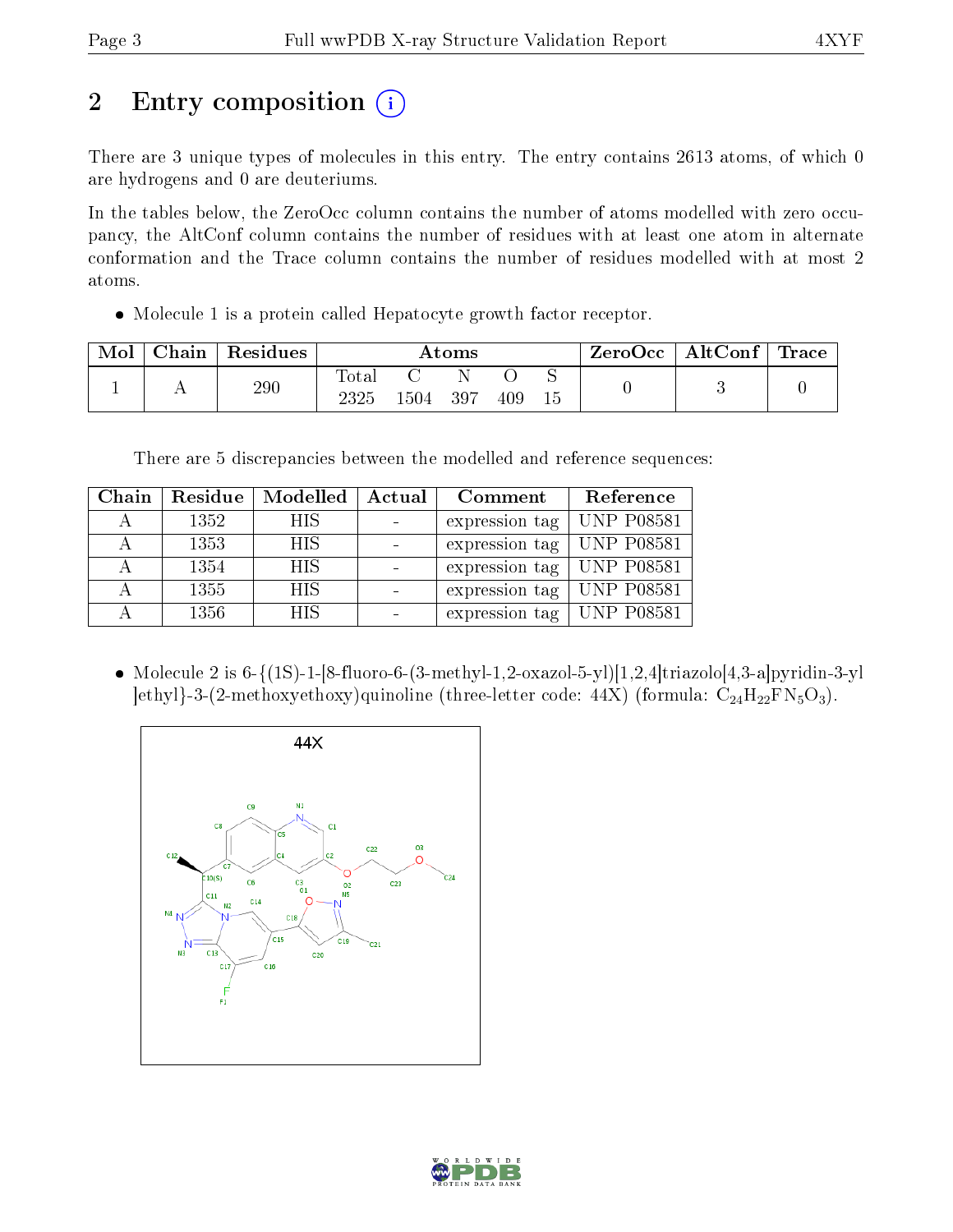|  | $\text{Mol}$   Chain   Residues | Atoms         |    |  |                 | $ZeroOcc \   \$ Alt $Conf$ |  |  |
|--|---------------------------------|---------------|----|--|-----------------|----------------------------|--|--|
|  |                                 | Total C F N O |    |  |                 |                            |  |  |
|  |                                 |               | 24 |  | $\sim$ 5 $\sim$ |                            |  |  |

 $\bullet\,$  Molecule 3 is water.

| Mol | $Chain$ Residues | Atoms               | $ZeroOcc \mid AltConf$ |  |
|-----|------------------|---------------------|------------------------|--|
|     | $255\,$          | Total<br>255<br>255 |                        |  |

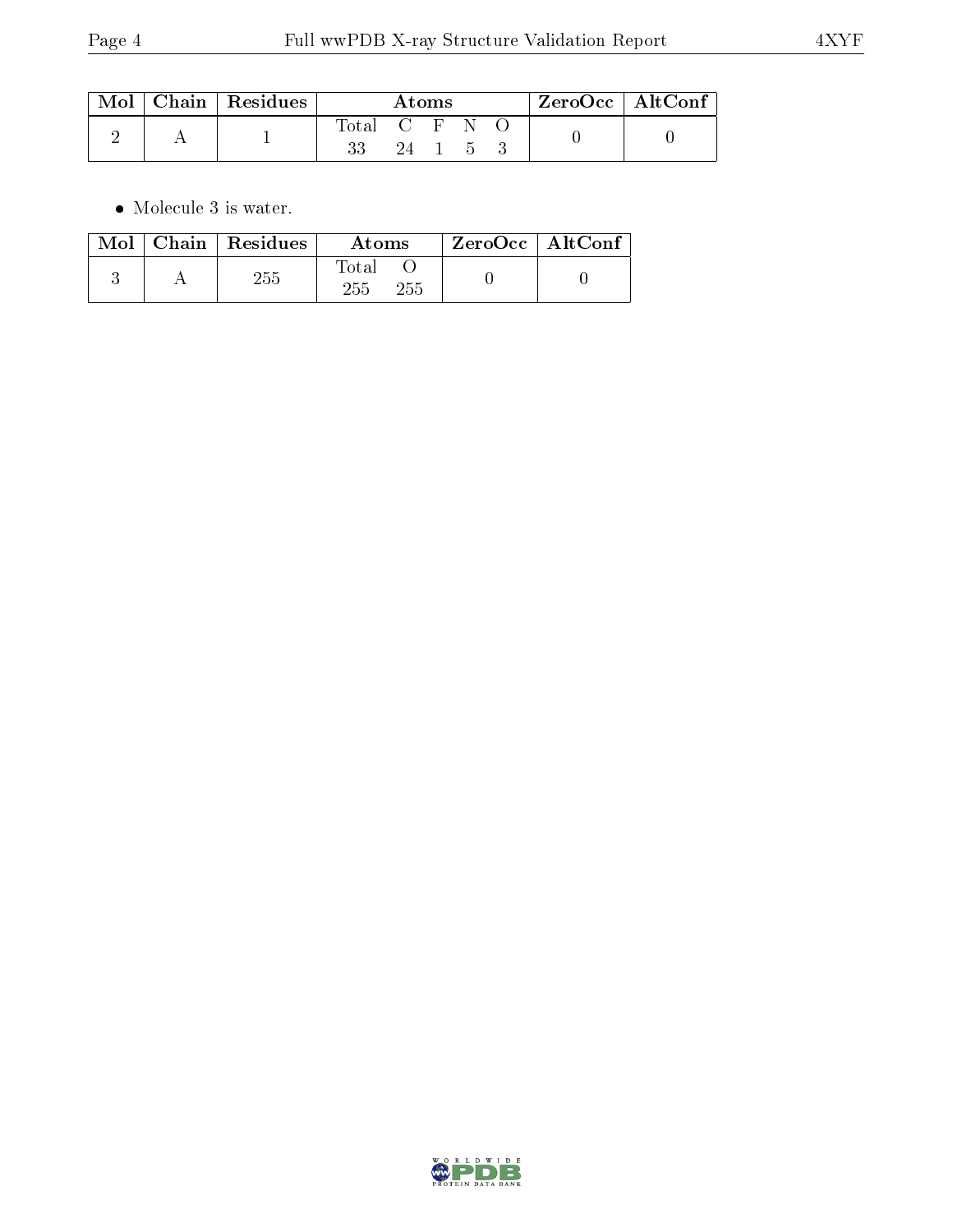## 3 Residue-property plots  $(i)$

These plots are drawn for all protein, RNA and DNA chains in the entry. The first graphic for a chain summarises the proportions of the various outlier classes displayed in the second graphic. The second graphic shows the sequence view annotated by issues in geometry and electron density. Residues are color-coded according to the number of geometric quality criteria for which they contain at least one outlier: green  $= 0$ , yellow  $= 1$ , orange  $= 2$  and red  $= 3$  or more. A red dot above a residue indicates a poor fit to the electron density (RSRZ  $> 2$ ). Stretches of 2 or more consecutive residues without any outlier are shown as a green connector. Residues present in the sample, but not in the model, are shown in grey.

• Molecule 1: Hepatocyte growth factor receptor



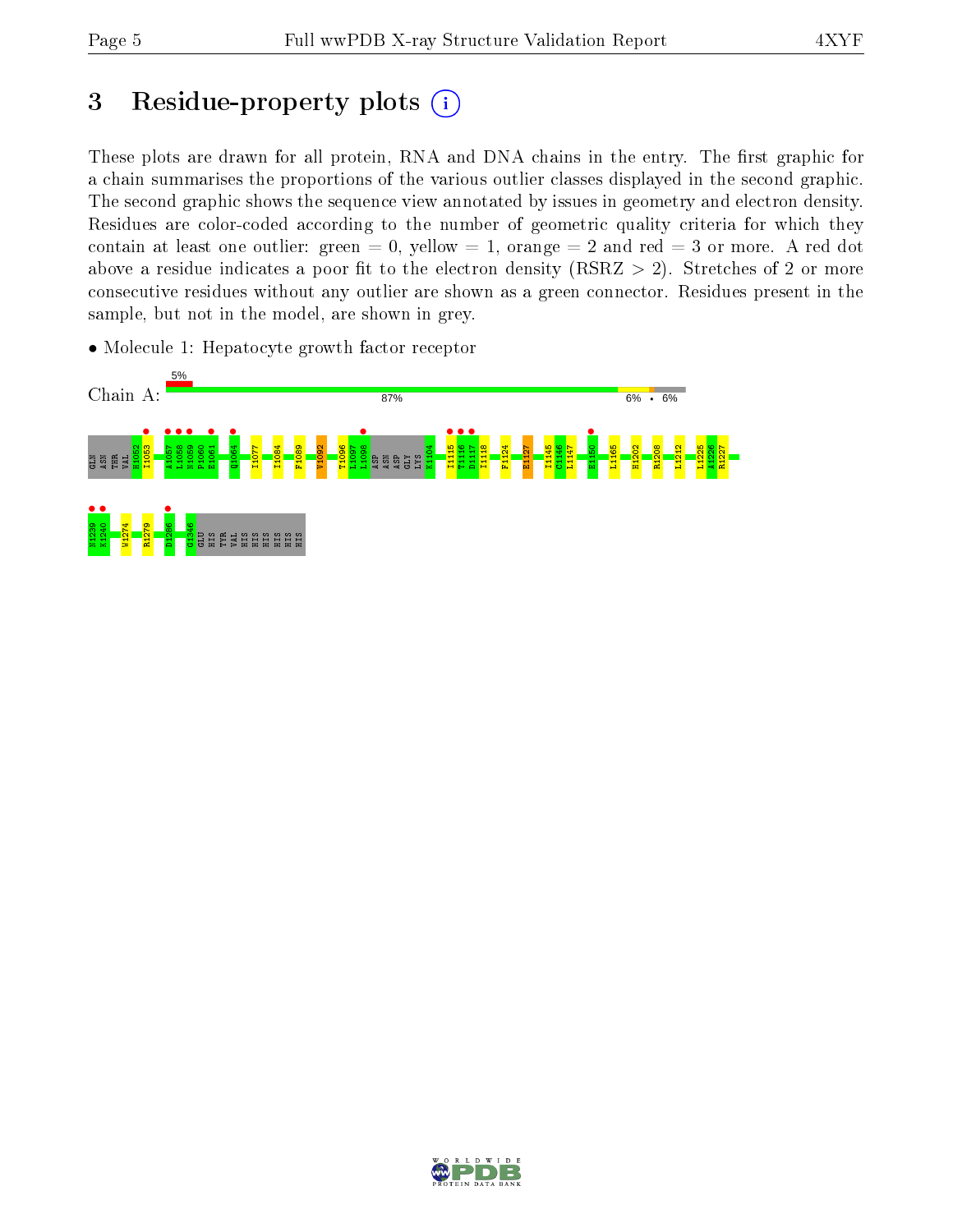# 4 Data and refinement statistics  $(i)$

| Property                                                             | <b>Value</b>                                      | Source     |
|----------------------------------------------------------------------|---------------------------------------------------|------------|
| Space group                                                          | P 21 21 21                                        | Depositor  |
| Cell constants                                                       | $43.41\text{\AA}$<br>$41.89\text{\AA}$<br>157.98Å | Depositor  |
| a, b, c, $\alpha$ , $\beta$ , $\gamma$                               | $90.00^\circ$<br>$90.00^\circ$<br>$90.00^\circ$   |            |
| Resolution $(A)$                                                     | $-1.85$<br>40.00                                  | Depositor  |
|                                                                      | 33.49<br>1.85<br>$\equiv$                         | <b>EDS</b> |
| % Data completeness                                                  | 82.1 (40.00-1.85)                                 | Depositor  |
| (in resolution range)                                                | 82.2 (33.49-1.85)                                 | <b>EDS</b> |
| $R_{merge}$                                                          | 0.05                                              | Depositor  |
| $\mathrm{R}_{sym}$                                                   | (Not available)                                   | Depositor  |
| $\langle I/\sigma(I) \rangle^{-1}$                                   | 2.86 (at $1.85\text{\AA}$ )                       | Xtriage    |
| Refinement program                                                   | <b>REFMAC</b>                                     | Depositor  |
| $R, R_{free}$                                                        | $\overline{0.186}$ ,<br>0.236                     | Depositor  |
|                                                                      | 0.186<br>0.232                                    | DCC        |
| $R_{free}$ test set                                                  | 1063 reflections $(5.08\%)$                       | wwPDB-VP   |
| Wilson B-factor $(A^2)$                                              | 27.9                                              | Xtriage    |
| Anisotropy                                                           | 0.296                                             | Xtriage    |
| Bulk solvent $k_{sol}(e/\mathring{A}^3)$ , $B_{sol}(\mathring{A}^2)$ | $0.32$ , 45.7                                     | <b>EDS</b> |
| L-test for twinning <sup>2</sup>                                     | $>$ = 0.49, < $L^2$ > = 0.32<br>< L               | Xtriage    |
| Estimated twinning fraction                                          | $0.029$ for k,h,-l                                | Xtriage    |
| $F_o, F_c$ correlation                                               | 0.96                                              | <b>EDS</b> |
| Total number of atoms                                                | $26\sqrt{13}$                                     | wwPDB-VP   |
| Average B, all atoms $(A^2)$                                         | 34.0                                              | wwPDB-VP   |

Xtriage's analysis on translational NCS is as follows: The largest off-origin peak in the Patterson function is  $7.84\%$  of the height of the origin peak. No significant pseudotranslation is detected.

<sup>&</sup>lt;sup>2</sup>Theoretical values of  $\langle |L| \rangle$ ,  $\langle L^2 \rangle$  for acentric reflections are 0.5, 0.333 respectively for untwinned datasets, and 0.375, 0.2 for perfectly twinned datasets.



<span id="page-5-1"></span><span id="page-5-0"></span><sup>1</sup> Intensities estimated from amplitudes.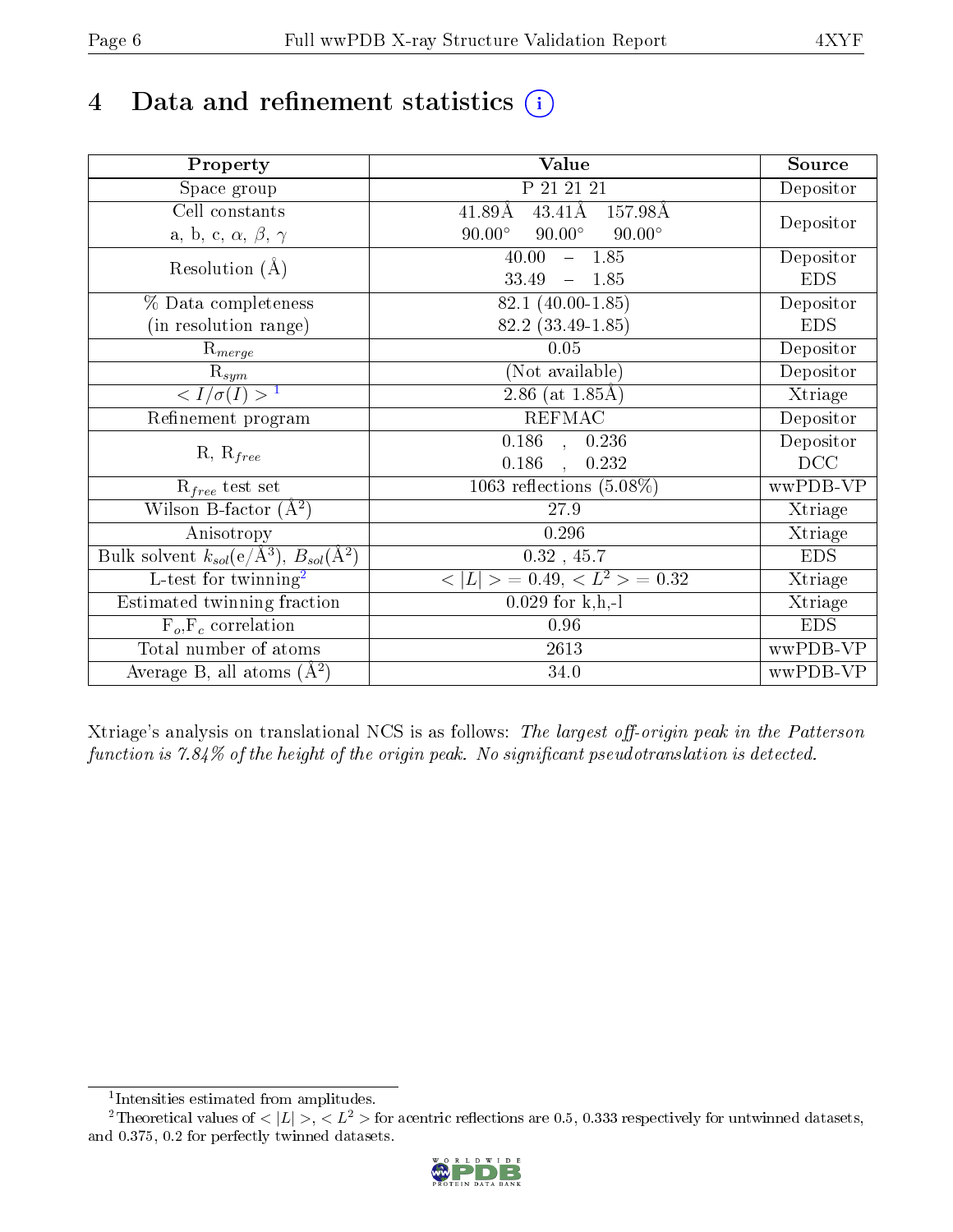## 5 Model quality  $(i)$

## 5.1 Standard geometry  $(i)$

Bond lengths and bond angles in the following residue types are not validated in this section: 44X

The Z score for a bond length (or angle) is the number of standard deviations the observed value is removed from the expected value. A bond length (or angle) with  $|Z| > 5$  is considered an outlier worth inspection. RMSZ is the root-mean-square of all Z scores of the bond lengths (or angles).

| $Mol$   Chain |      | Bond lengths       | Bond angles |                 |  |
|---------------|------|--------------------|-------------|-----------------|--|
|               | RMSZ | $\# Z  > 5$        |             | RMSZ $ #Z  > 5$ |  |
|               | 0.54 | $1/2392$ $(0.0\%)$ | 0.61        | 0/3238          |  |

All (1) bond length outliers are listed below:

|  |  | Mol   Chain   Res   Type   Atoms        | $\mid$ Observed( $\AA$ ) $\mid$ Ideal( $\AA$ ) $\mid$ |  |
|--|--|-----------------------------------------|-------------------------------------------------------|--|
|  |  | $1274$ TRP $\vert$ CD2-CE2 $\vert$ 5.38 | $\Delta$ <sup>-</sup>                                 |  |

There are no bond angle outliers.

There are no chirality outliers.

There are no planarity outliers.

### $5.2$  Too-close contacts  $(i)$

In the following table, the Non-H and H(model) columns list the number of non-hydrogen atoms and hydrogen atoms in the chain respectively. The H(added) column lists the number of hydrogen atoms added and optimized by MolProbity. The Clashes column lists the number of clashes within the asymmetric unit, whereas Symm-Clashes lists symmetry related clashes.

| Mol |      |      | Chain   Non-H   H(model)   H(added)   Clashes   Symm-Clashes |
|-----|------|------|--------------------------------------------------------------|
|     | 2325 | 2361 |                                                              |
|     |      |      |                                                              |
|     | 255  |      |                                                              |
|     | 2613 | 2383 |                                                              |

The all-atom clashscore is defined as the number of clashes found per 1000 atoms (including hydrogen atoms). The all-atom clashscore for this structure is 2.

All (11) close contacts within the same asymmetric unit are listed below, sorted by their clash magnitude.

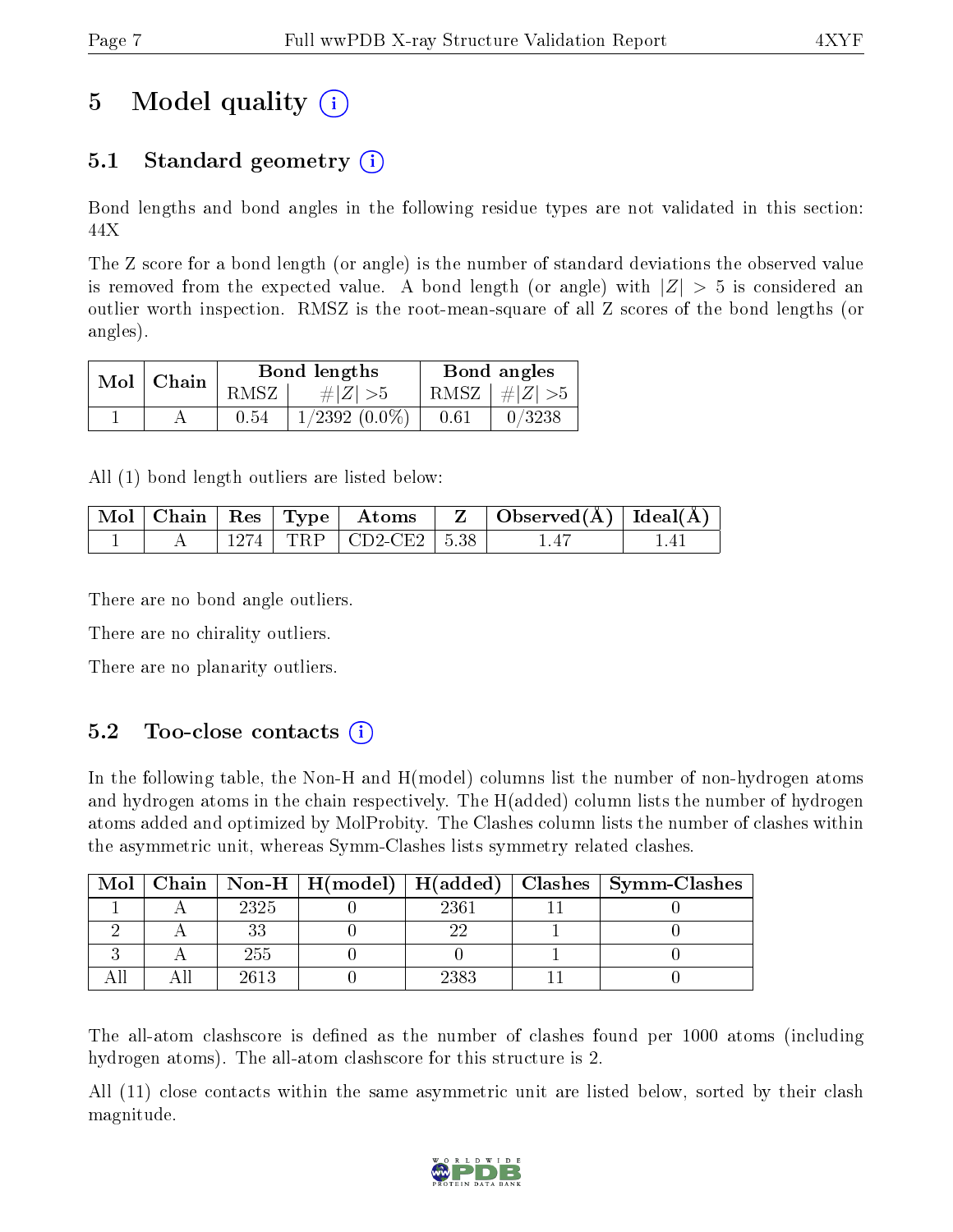| Atom-1                | Atom-2                | Interatomic<br>distance $(A)$ | Clash<br>overlap<br>(A) |
|-----------------------|-----------------------|-------------------------------|-------------------------|
| 1:A:1084:ILE:HG13     | 1: A: 1092: VAL:HG22  | 1.88                          | 0.56                    |
| 1:A:1165:LEU:HD13     | 1: A: 1212: LEU: HD11 | 1.95                          | 0.49                    |
| 1:A:1202:HIS:O        | 1: A: 1227: ARG: NH1  | 2.49                          | 0.46                    |
| 1:A:1127:GLU:HB3      | 1: A: 1225: LEU: HD21 | 1.98                          | 0.46                    |
| 1:A:1279[A]:ARG:NH1   | 3:A:1710:HOH:O        | 2.45                          | 0.46                    |
| 1: A:1118: ILE: HD11  | 1: A:1124: PHE:CE1    | 2.53                          | 0.44                    |
| 1: A: 1053: ILE: HD11 | 1: A:1147: LEU: HD11  | 2.00                          | 0.43                    |
| 1: A:1077: ILE:CG2    | $1: A: 1096: THR:HB$  | 2.49                          | 0.43                    |
| 1: A: 1145: ILE: HD11 | 1:A:1225:LEU:HD11     | 2.03                          | 0.41                    |
| 1: A: 1208: ARG: O    | 2:A:1401:44X:H5       | 2.19                          | 0.41                    |
| 1:A:1089:PHE:CG       | 1: A: 1115: ILE: HD11 | 2.55                          | 0.41                    |

There are no symmetry-related clashes.

### 5.3 Torsion angles (i)

#### 5.3.1 Protein backbone (i)

In the following table, the Percentiles column shows the percent Ramachandran outliers of the chain as a percentile score with respect to all X-ray entries followed by that with respect to entries of similar resolution.

The Analysed column shows the number of residues for which the backbone conformation was analysed, and the total number of residues.

| $\mid$ Mol $\mid$ Chain $\mid$ | Analysed                                      | Favoured   Allowed   Outliers   Percentiles |  |                         |  |
|--------------------------------|-----------------------------------------------|---------------------------------------------|--|-------------------------|--|
|                                | $289/309$ $(94\%)$   284 $(98\%)$   5 $(2\%)$ |                                             |  | $\vert$ 100 100 $\vert$ |  |

There are no Ramachandran outliers to report.

#### 5.3.2 Protein sidechains  $(i)$

In the following table, the Percentiles column shows the percent sidechain outliers of the chain as a percentile score with respect to all X-ray entries followed by that with respect to entries of similar resolution.

The Analysed column shows the number of residues for which the sidechain conformation was analysed, and the total number of residues.

| $\blacksquare$ Mol $\blacksquare$ Chain | Analysed                     |          | Rotameric   Outliers   Percentiles |
|-----------------------------------------|------------------------------|----------|------------------------------------|
|                                         | $260/275(94\%)$   258 (99\%) | $2(1\%)$ | 81 76                              |

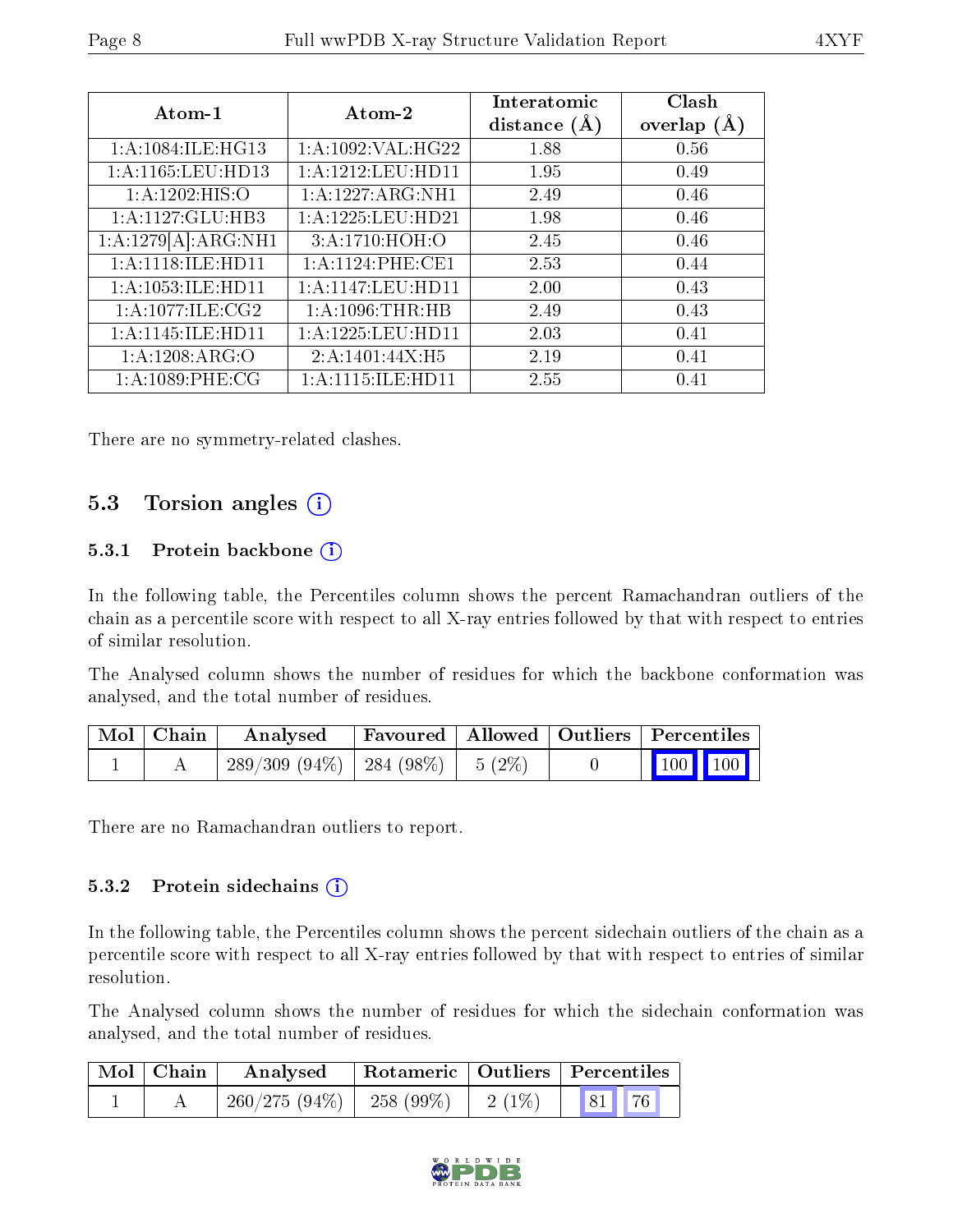All (2) residues with a non-rotameric sidechain are listed below:

| Mol | Chain | Res  | Type |
|-----|-------|------|------|
|     |       | 1092 |      |
|     |       |      | E.   |

Some sidechains can be flipped to improve hydrogen bonding and reduce clashes. There are no such sidechains identified.

#### 5.3.3 RNA  $(i)$

There are no RNA molecules in this entry.

### 5.4 Non-standard residues in protein, DNA, RNA chains (i)

There are no non-standard protein/DNA/RNA residues in this entry.

#### 5.5 Carbohydrates (i)

There are no carbohydrates in this entry.

#### 5.6 Ligand geometry (i)

1 ligand is modelled in this entry.

In the following table, the Counts columns list the number of bonds (or angles) for which Mogul statistics could be retrieved, the number of bonds (or angles) that are observed in the model and the number of bonds (or angles) that are defined in the Chemical Component Dictionary. The Link column lists molecule types, if any, to which the group is linked. The Z score for a bond length (or angle) is the number of standard deviations the observed value is removed from the expected value. A bond length (or angle) with  $|Z| > 2$  is considered an outlier worth inspection. RMSZ is the root-mean-square of all Z scores of the bond lengths (or angles).

| Mol | Type | $\perp$ Chain | ${\mathop{\mathrm{Res}}\nolimits}$ | Link   |            | Bond lengths |         |          | Bond angles |              |
|-----|------|---------------|------------------------------------|--------|------------|--------------|---------|----------|-------------|--------------|
|     |      |               |                                    |        | Counts     | RMSZ '       | $\# Z $ | Counts   | RMSZ        | $ \#  Z $    |
| ↵   | 44X  | . .           | $1401\,$                           | $\sim$ | 32, 37, 37 | 1.80         | $3(9\%$ | 36,53,53 | $1.61\,$    | 6 <br>$16\%$ |

In the following table, the Chirals column lists the number of chiral outliers, the number of chiral centers analysed, the number of these observed in the model and the number defined in the Chemical Component Dictionary. Similar counts are reported in the Torsion and Rings columns. '-' means no outliers of that kind were identified.

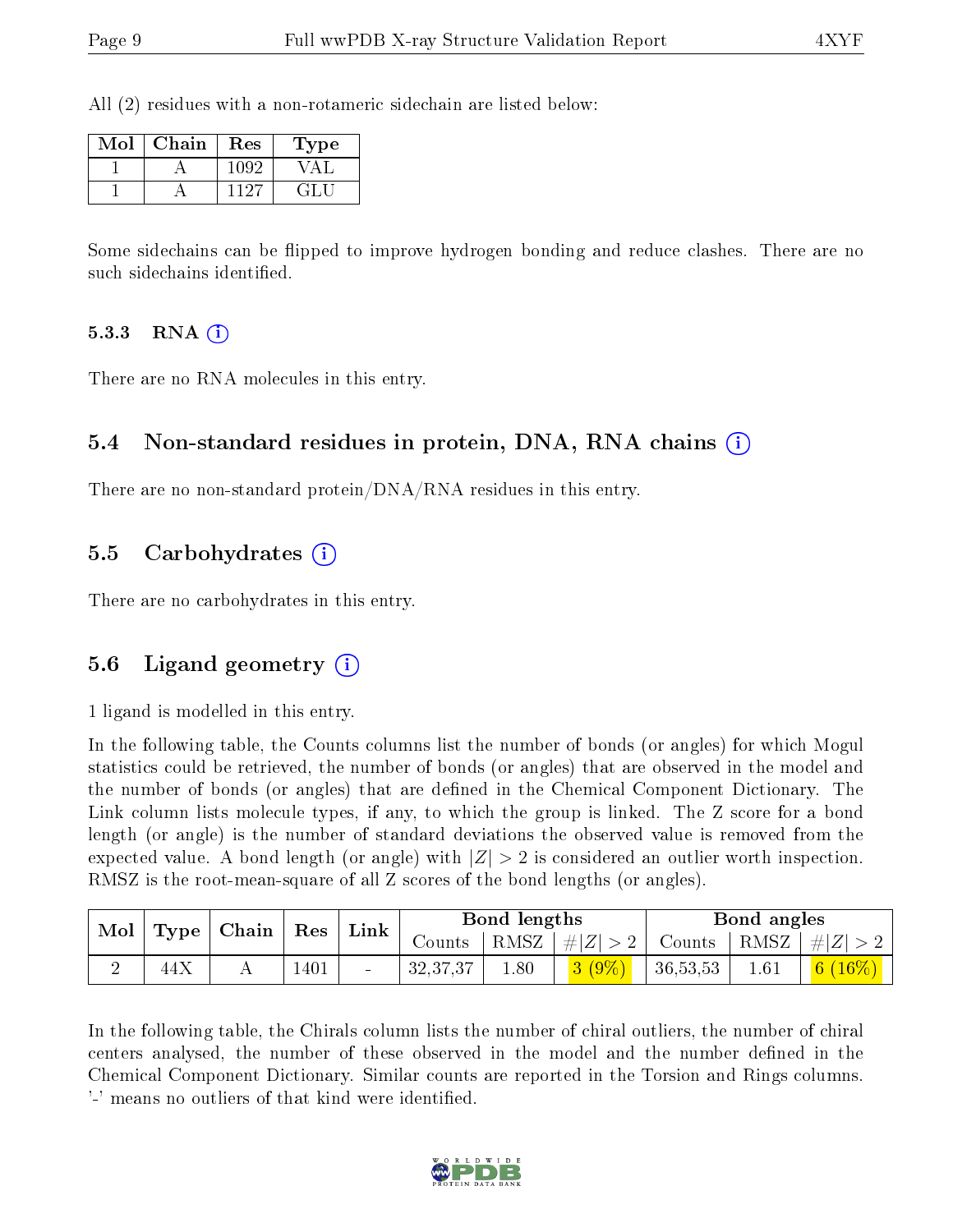|      |             |                            | $\mid$ Mol $\mid$ Type $\mid$ Chain $\mid$ Res $\mid$ Link $\mid$ Chirals $\mid$ Torsions | $\parallel$ Rings |
|------|-------------|----------------------------|-------------------------------------------------------------------------------------------|-------------------|
| 44 X | $\mid$ 1401 | the company of the company | $+$ 6/13/17/17 $+$ 0/5/5/5 <sup>+</sup>                                                   |                   |

All (3) bond length outliers are listed below:

| $\bf{Mol}$ |      |       | $\vert$ Chain $\vert$ Res $\vert$ Type $\vert$ Atoms | $\mathbf{Z}$ | $\mid$ Observed( $\rm \AA$ ) $\mid$ Ideal( $\rm \AA$ ) $\mid$ |          |
|------------|------|-------|------------------------------------------------------|--------------|---------------------------------------------------------------|----------|
|            | 1401 | 44X   | $N3-N4$                                              | -6.47        | 1.25                                                          | 137      |
|            | 1401 | 44X - | C15-C18                                              | $-4.65$      | 1.38                                                          | l.46     |
|            | 1401 | 44X   | $C20-C19$                                            | $-2.46$      |                                                               | $1.39\,$ |

All (6) bond angle outliers are listed below:

| Mol                         | Chain | Res  | Type | Atoms           |         | Observed $(°)$ | Ideal $(°)$ |
|-----------------------------|-------|------|------|-----------------|---------|----------------|-------------|
| $\overline{2}$              |       | 1401 | 44X  | F1-C17-C13      | 4.28    | 119.13         | 117.40      |
| $\mathcal{D}_{\mathcal{A}}$ |       | 1401 | 44X  | $C1-N1-C5$      | 4.04    | 121.78         | 116.91      |
| 2                           |       | 1401 | 44X  | $N4$ -C11- $N2$ | $-3.21$ | 108.38         | 110.98      |
| $\mathcal{D}$               |       | 1401 | 44X  | $C7-C10-C11$    | $-3.15$ | 106.91         | 111.07      |
| 2                           |       | 1401 | 44X  | $C6-C4-C5$      | 2.13    | 121.05         | 118.27      |
| 2                           |       | 1401 | 44X  | F1-C17-C16      | 2.07    | 121.25         | 117.70      |

There are no chirality outliers.

All (6) torsion outliers are listed below:

| Mol           | Chain | Res  | Type | Atoms                                                             |
|---------------|-------|------|------|-------------------------------------------------------------------|
| $\mathcal{D}$ |       | 1401 | 44X  | C14-C15-C18-C20                                                   |
| 2             |       | 1401 | 44X  | C <sub>23</sub> -C <sub>22</sub> -O <sub>2</sub> -C <sub>2</sub>  |
| 9             |       | 1401 | 44X  | $C12-C10-C11-N2$                                                  |
| 9             |       | 1401 | 44X  | $C3-C2-C2-C22$                                                    |
| 2             |       | 1401 | 44X  | C <sub>22</sub> -C <sub>23</sub> -O <sub>3</sub> -C <sub>24</sub> |
| 9             |       | 1401 | 44X  | C <sub>12</sub> -C <sub>10</sub> -C <sub>7</sub> -C <sub>6</sub>  |

There are no ring outliers.

1 monomer is involved in 1 short contact:

|  |      | Mol   Chain   Res   Type   Clashes   Symm-Clashes |
|--|------|---------------------------------------------------|
|  | 44 X |                                                   |

The following is a two-dimensional graphical depiction of Mogul quality analysis of bond lengths, bond angles, torsion angles, and ring geometry for all instances of the Ligand of Interest. In addition, ligands with molecular weight > 250 and outliers as shown on the validation Tables will also be included. For torsion angles, if less then 5% of the Mogul distribution of torsion angles is within 10 degrees of the torsion angle in question, then that torsion angle is considered an outlier. Any bond that is central to one or more torsion angles identified as an outlier by Mogul will be

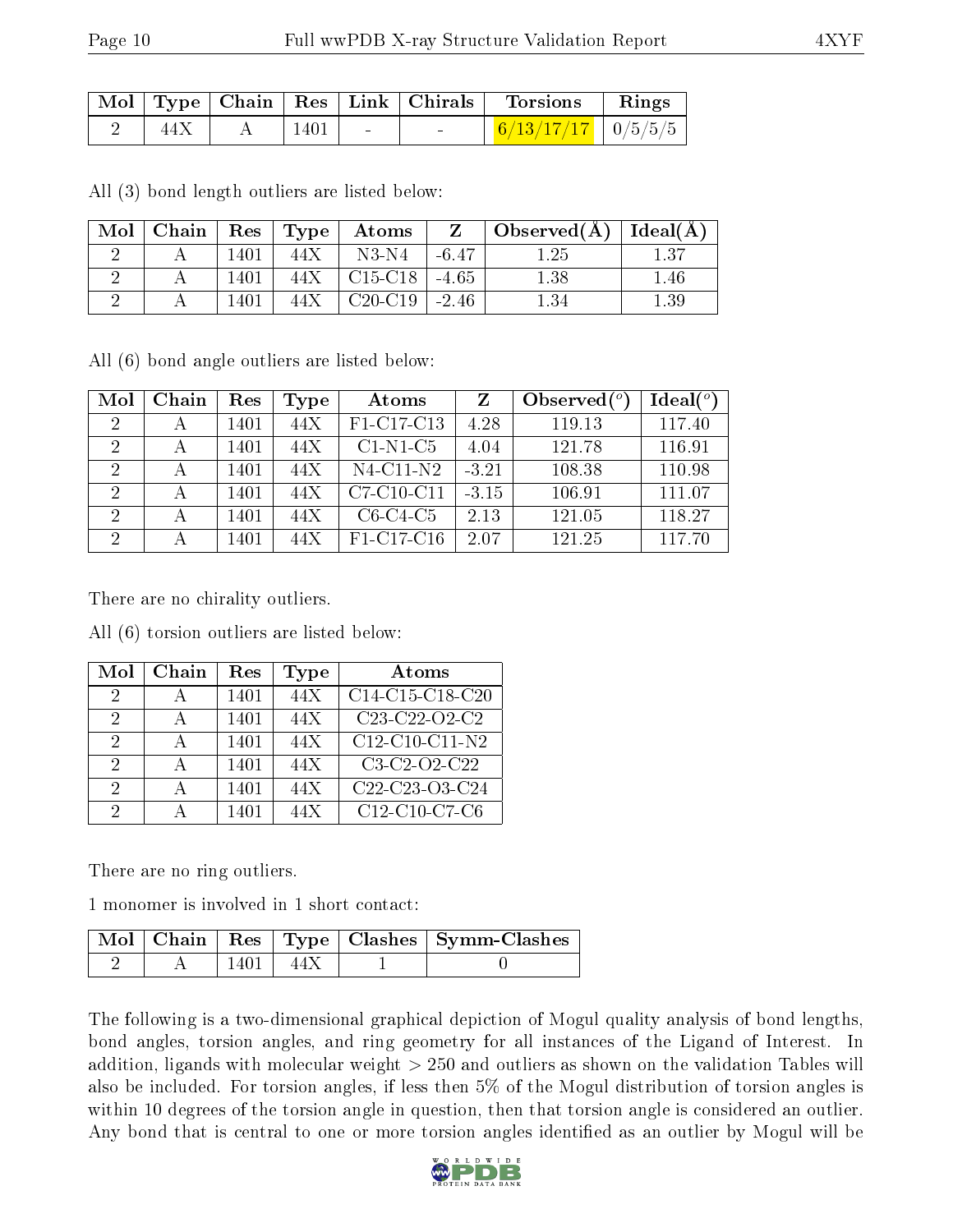highlighted in the graph. For rings, the root-mean-square deviation (RMSD) between the ring in question and similar rings identified by Mogul is calculated over all ring torsion angles. If the average RMSD is greater than 60 degrees and the minimal RMSD between the ring in question and any Mogul-identified rings is also greater than 60 degrees, then that ring is considered an outlier. The outliers are highlighted in purple. The color gray indicates Mogul did not find sufficient equivalents in the CSD to analyse the geometry.



### 5.7 [O](https://www.wwpdb.org/validation/2017/XrayValidationReportHelp#nonstandard_residues_and_ligands)ther polymers  $(i)$

There are no such residues in this entry.

### 5.8 Polymer linkage issues  $(i)$

There are no chain breaks in this entry.

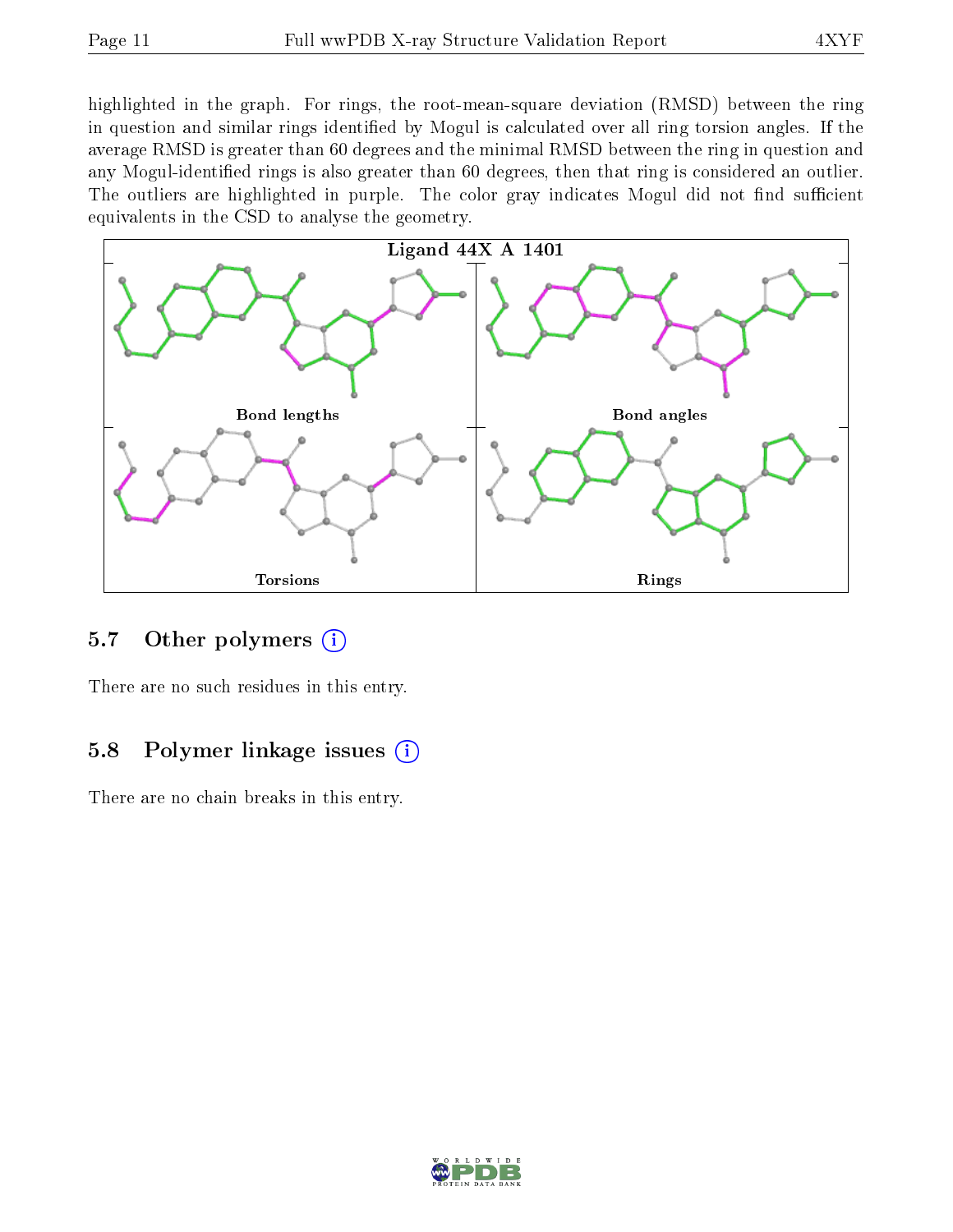## 6 Fit of model and data  $(i)$

## 6.1 Protein, DNA and RNA chains  $(i)$

In the following table, the column labelled  $#RSRZ> 2'$  contains the number (and percentage) of RSRZ outliers, followed by percent RSRZ outliers for the chain as percentile scores relative to all X-ray entries and entries of similar resolution. The OWAB column contains the minimum, median,  $95<sup>th</sup>$  percentile and maximum values of the occupancy-weighted average B-factor per residue. The column labelled ' $Q< 0.9$ ' lists the number of (and percentage) of residues with an average occupancy less than 0.9.

| $\mid$ Mol $\mid$ Chain | Analysed $ \langle \text{RSRZ} \rangle $ |      | $\#\text{RSRZ}\text{>2}$            | $\mid$ OWAB(Å <sup>2</sup> ) $\mid$ Q<0.9 |  |
|-------------------------|------------------------------------------|------|-------------------------------------|-------------------------------------------|--|
|                         | 290/309(93%)                             | 0.11 | 14 (4\%)   30   29   15, 29, 66, 93 |                                           |  |

All (14) RSRZ outliers are listed below:

| Mol          | $Chain$        | Res  | Type       | $_{\rm RSRZ}$ |
|--------------|----------------|------|------------|---------------|
| $\mathbf{1}$ | А              | 1098 | LEU        | 5.3           |
| $\mathbf{1}$ | А              | 1058 | LEU        | 3.7           |
| $\mathbf{1}$ | А              | 1239 | <b>ASN</b> | 2.9           |
| $\mathbf{1}$ | А              | 1116 | $\rm THR$  | 2.9           |
| 1            | А              | 1057 | ALA        | 2.7           |
| 1            | $\overline{A}$ | 1150 | GLU        | 2.7           |
| 1            | $\overline{A}$ | 1053 | <b>ILE</b> | 2.6           |
| $\mathbf{1}$ | $\overline{A}$ | 1240 | <b>LYS</b> | 2.6           |
| 1            | $\overline{A}$ | 1061 | GLU        | 2.6           |
| 1            | $\overline{A}$ | 1286 | ĀSP        | 2.5           |
| $\mathbf{1}$ | А              | 1115 | <b>ILE</b> | 2.4           |
| $\mathbf{1}$ | $\overline{A}$ | 1064 | <b>GLN</b> | 2.2           |
| 1            | А              | 1059 | ASN        | 2.2           |
| 1            | А              | 1117 | ASP        | 2.1           |

### 6.2 Non-standard residues in protein, DNA, RNA chains (i)

There are no non-standard protein/DNA/RNA residues in this entry.

### 6.3 Carbohydrates (i)

There are no carbohydrates in this entry.

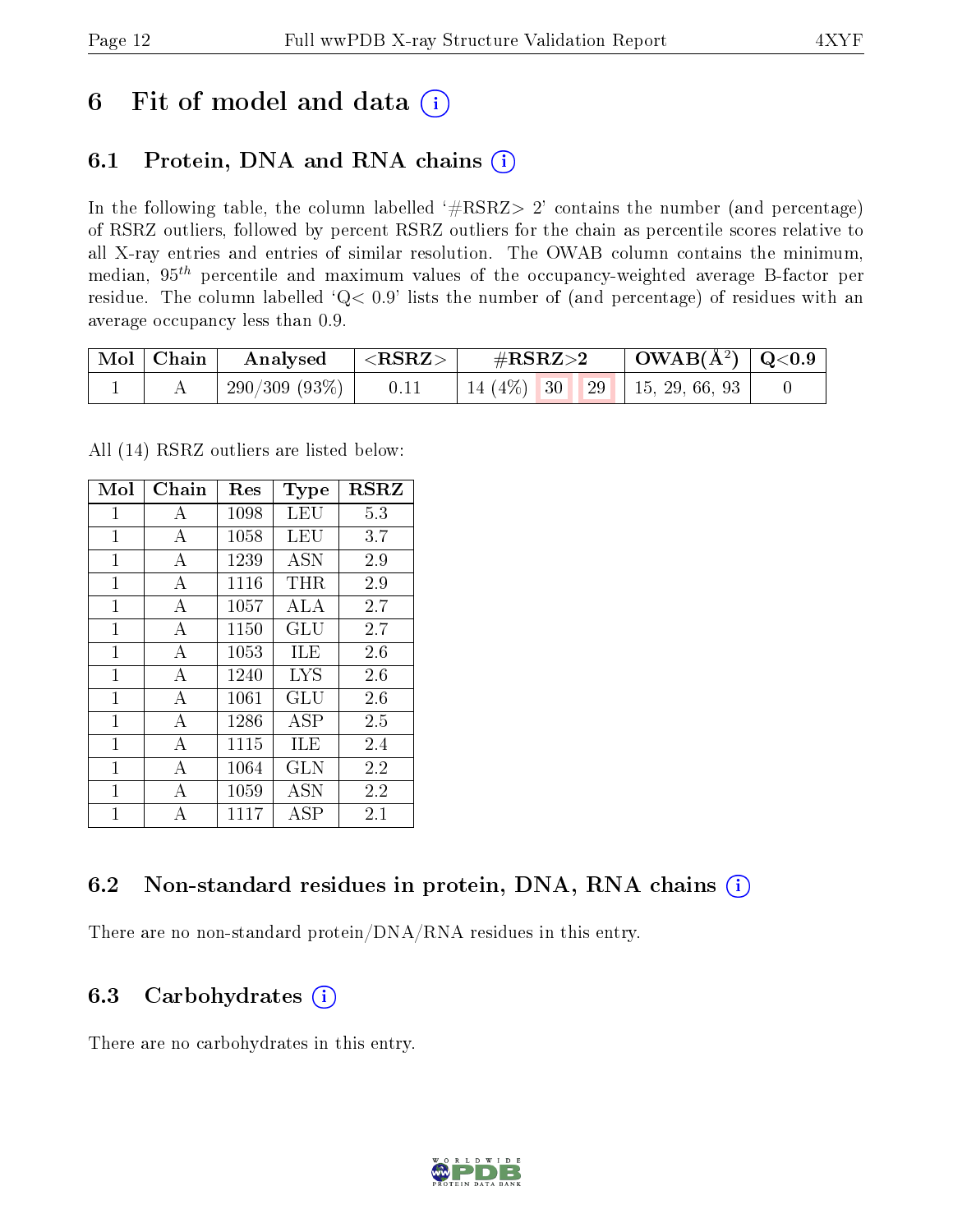## 6.4 Ligands  $(i)$

In the following table, the Atoms column lists the number of modelled atoms in the group and the number defined in the chemical component dictionary. The B-factors column lists the minimum, median,  $95<sup>th</sup>$  percentile and maximum values of B factors of atoms in the group. The column labelled  $Q < 0.9$ ' lists the number of atoms with occupancy less than 0.9.

|  |  |                                    |  | $\vert$ Mol $\vert$ Type $\vert$ Chain $\vert$ Res $\vert$ Atoms $\vert$ RSCC $\vert$ RSR $\vert$ B-factors( $A^2$ ) $\vert$ Q<0.9 |  |
|--|--|------------------------------------|--|------------------------------------------------------------------------------------------------------------------------------------|--|
|  |  | $1401$   $33/33$   $0.93$   $0.09$ |  | 21, 25, 46, 51                                                                                                                     |  |

The following is a graphical depiction of the model fit to experimental electron density of all instances of the Ligand of Interest. In addition, ligands with molecular weight  $> 250$  and outliers as shown on the geometry validation Tables will also be included. Each fit is shown from different orientation to approximate a three-dimensional view.